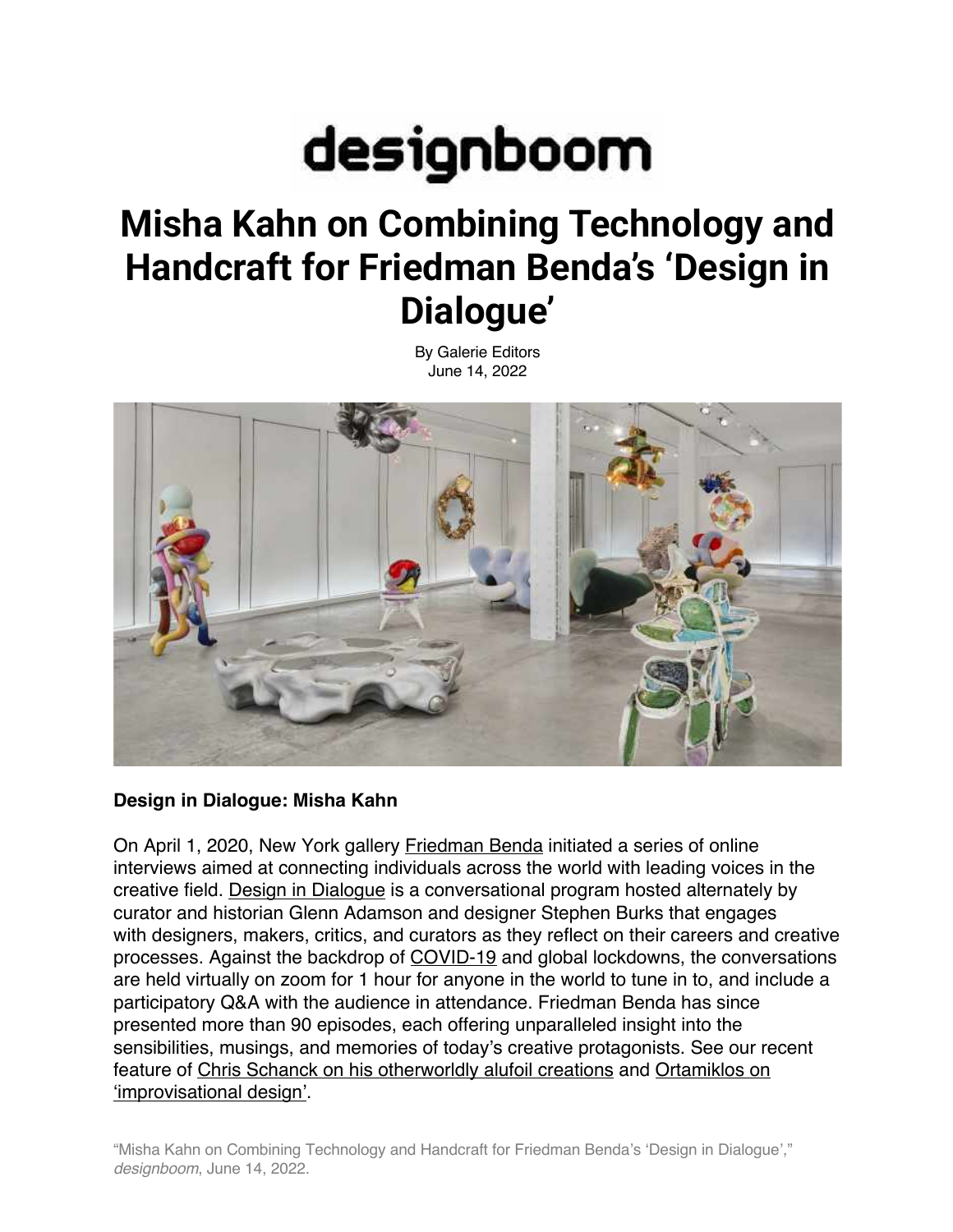On the occasion of Misha Kahn's fourth solo-show at Friedman Benda, 'Style Without Substance', which is on view at the gallery until July 1, 2022, we share the designer's design in dialogue conversation with Glenn Adamson. The conversation focuses on Kahn's creative journey, his process and the inventive thinking behind his richly varied furniture designs, as well as on his earlier exhibition, 'Soft Bodies/Hard Spaces', which was presented at the NY gallery between February 27 and April 4, 2020. Kahn embraces an unorthodox result in his practice, creating pieces with a variety of mediums including metalwork, glass, wood, textiles, ceramic, casting, fiberglass, resin, and cement. Combining technology with handcraft, he employs an entire spectrum from lo-fi and ad hoc techniques—such as improvisational molds and collage—to virtual reality.

**Watch the full video interview below, and learn more about the work of Misha Kahn and his ongoing exhibition at Friedman Benda below.**



### **'STYLE WITHOUT SUBSTANCE' EXHIBITION AT FRIEDMAN BENDA**

Born in Duluth, Minnesota in 1989, Misha Kahn has emerged as one of the leading creative voices of his generation. The Brooklyn-based artist is known for embracing spontaneity and non-conformity in his creative process, resulting in wildly imaginative pieces that are rich in color and materiality. In his fourth solo-show at Friedman Benda, 'Style Without Substance', Kahn sets out to 'look into the essence of a material and help to style its "thingness" to be apparent to humans.' Set off by a psychedelic vision and followed by a two-year quest, the exhibition brings together a series of recent works that explore ways of making the invisible visible.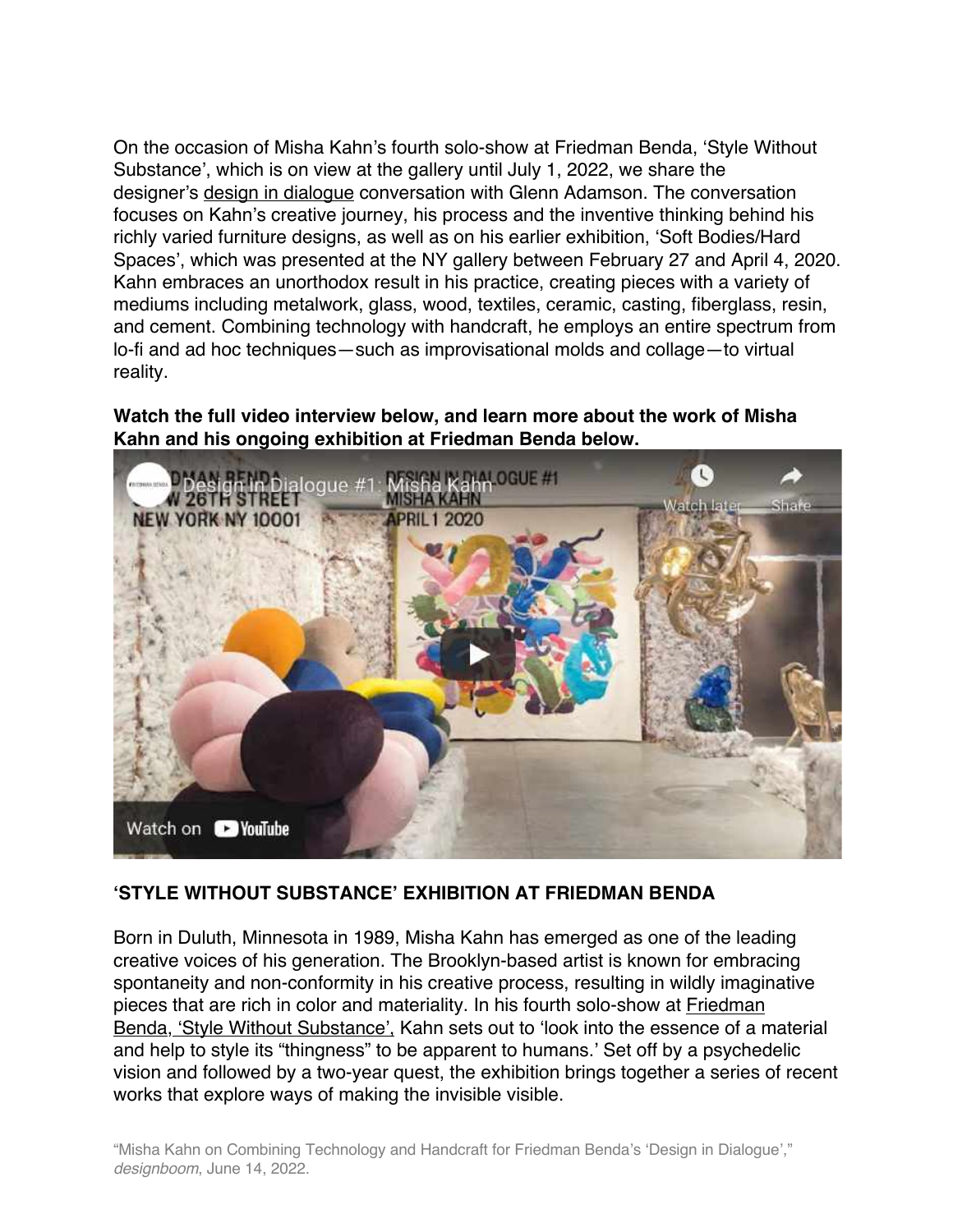Aside from semiotics and ascribed meanings, Kahn believes that objects and materials have energy, and that if one devises the right circumstances, it can be experienced. Visitors to the 'Style Without Substance' exhibition, which is on view until July 1, 2022, encounter aluminum and glass tondos, which Kahn calls 'portals', a multi-color strech velvet sofa, and a round dining table rendered in seemingly malleable stainless-steel inset with colored glass gems, among other works on view. Kahn often combines lo-fi and ad hoc techniques, such as improvisational molds and collage, with digital tools, including virtual reality and 3D printing. Many of the pieces in the exhibition are evident of that fluidity between technology and handcraft that defines his practice.



'Misha Kahn: Style Without Substance' installation images, courtesy of Friedman Benda and Misha Kahn. all images by Timothy Doyon unless stated otherwise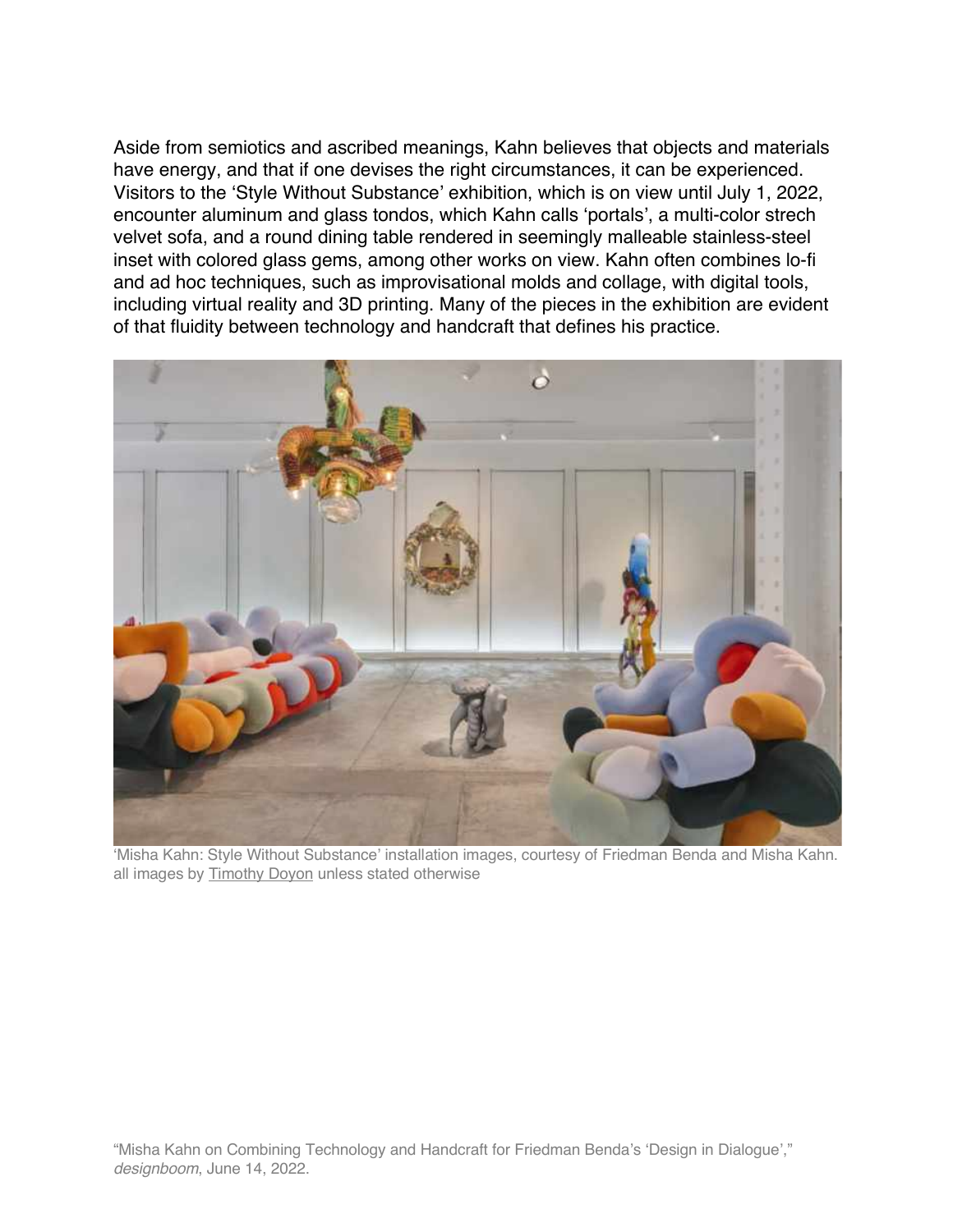

Ogré, 2022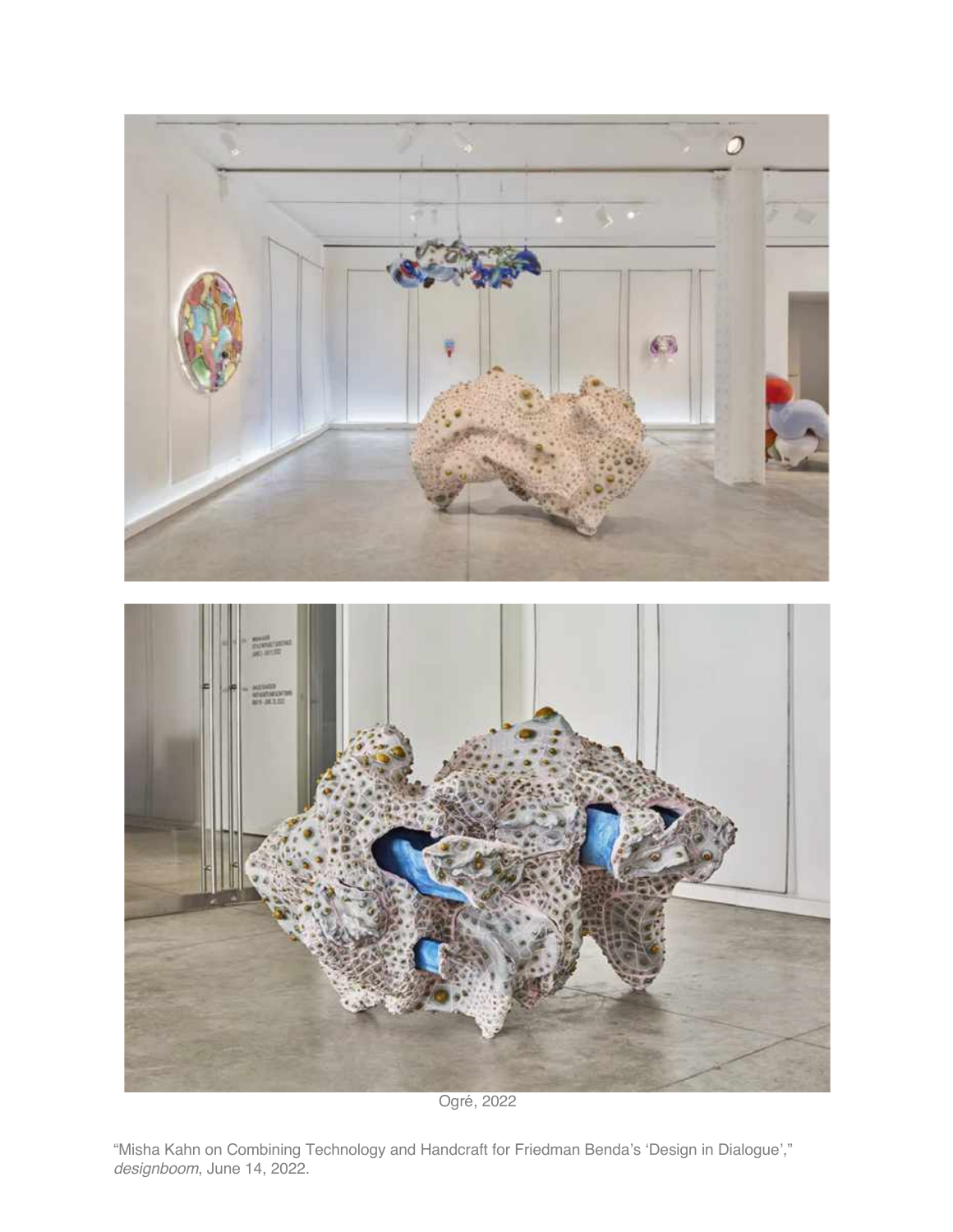



Occupying the Margins of the Page, 2022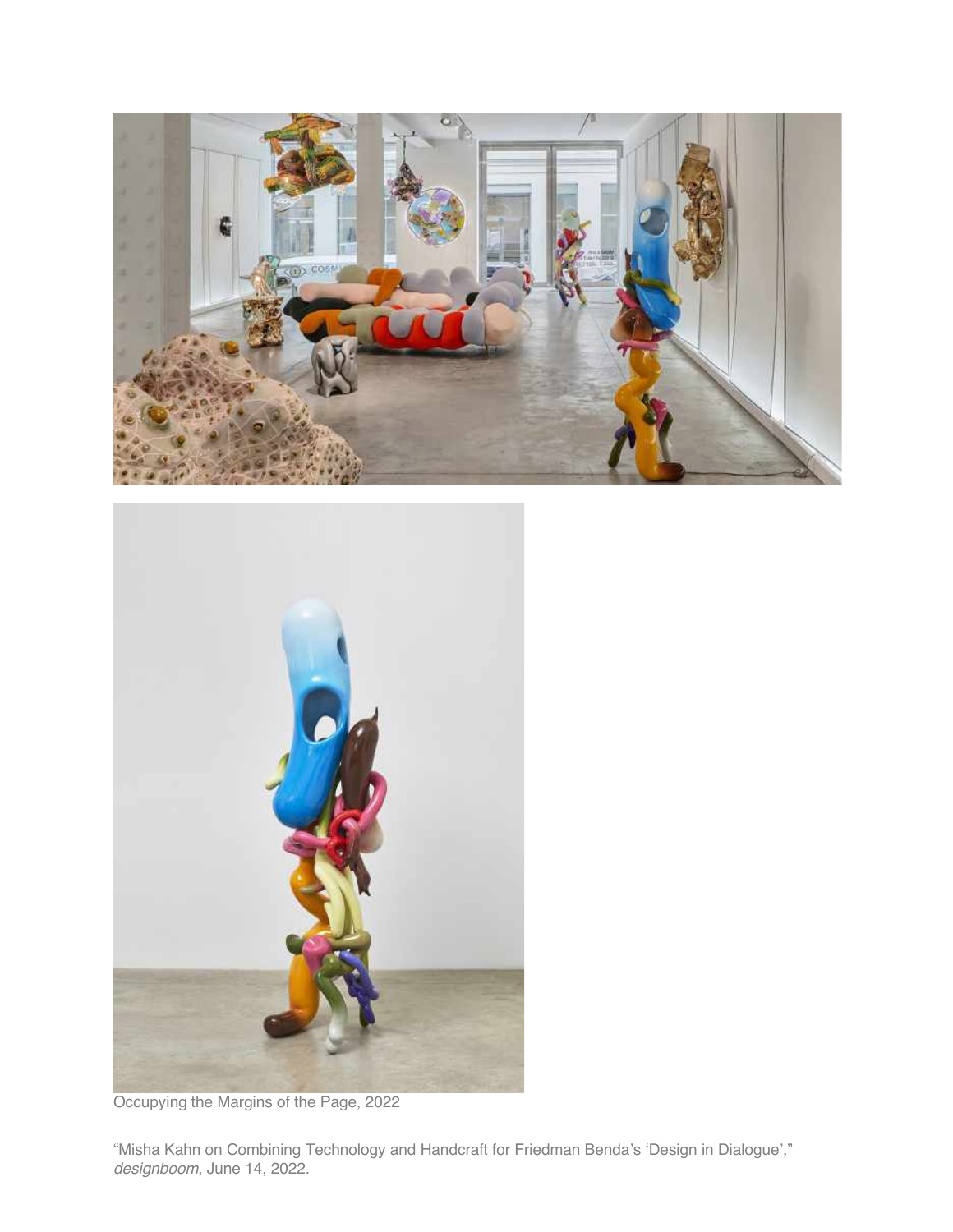

Billionaire Space Race, 2022, edition of 5



And the Phone Call Dragged On and On, 2022. image by Daniel Kukla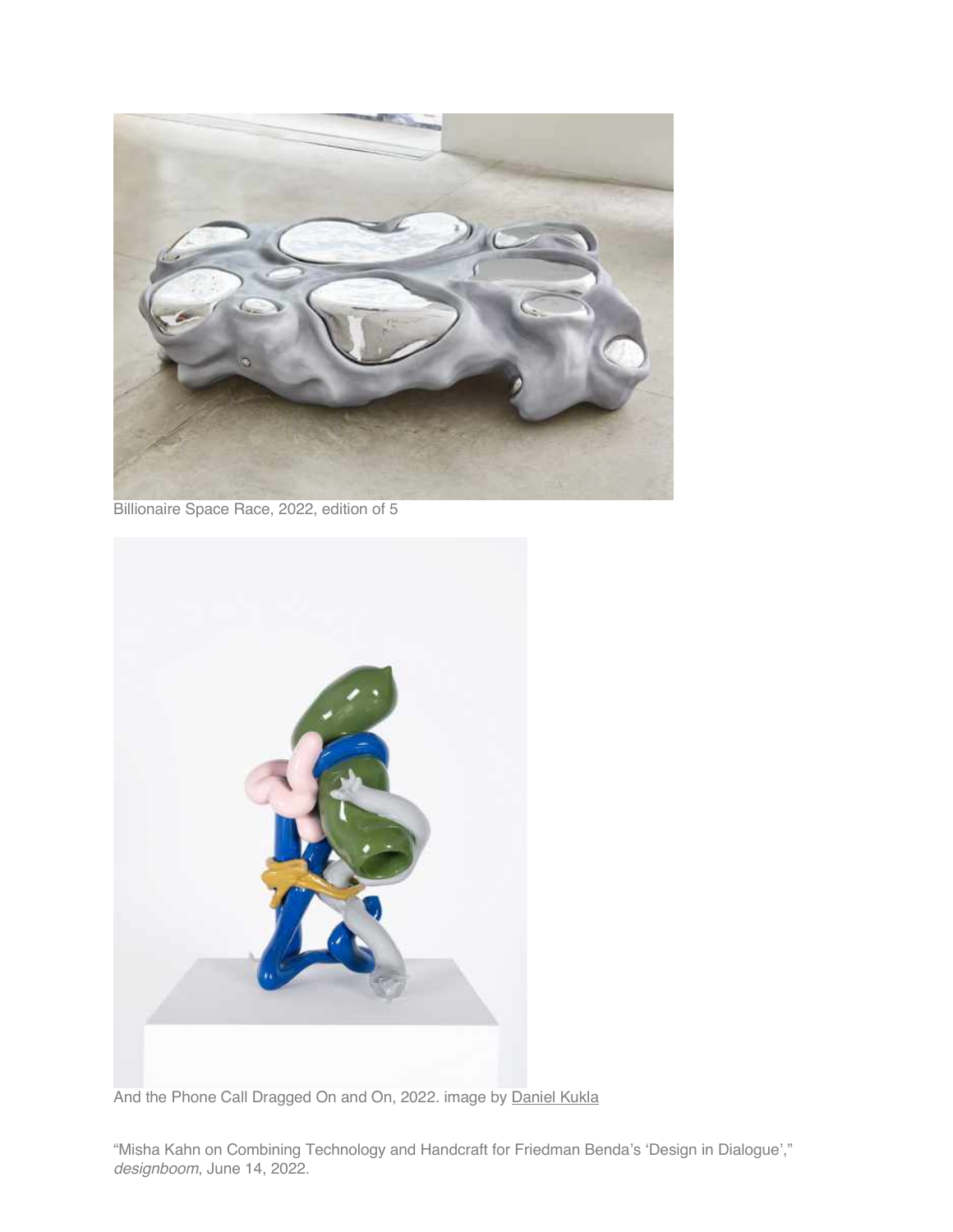

Shaped Potato, Potential, and Actual, 2022. image by Daniel Kukla



Fruit Snacks on the Dash, 2020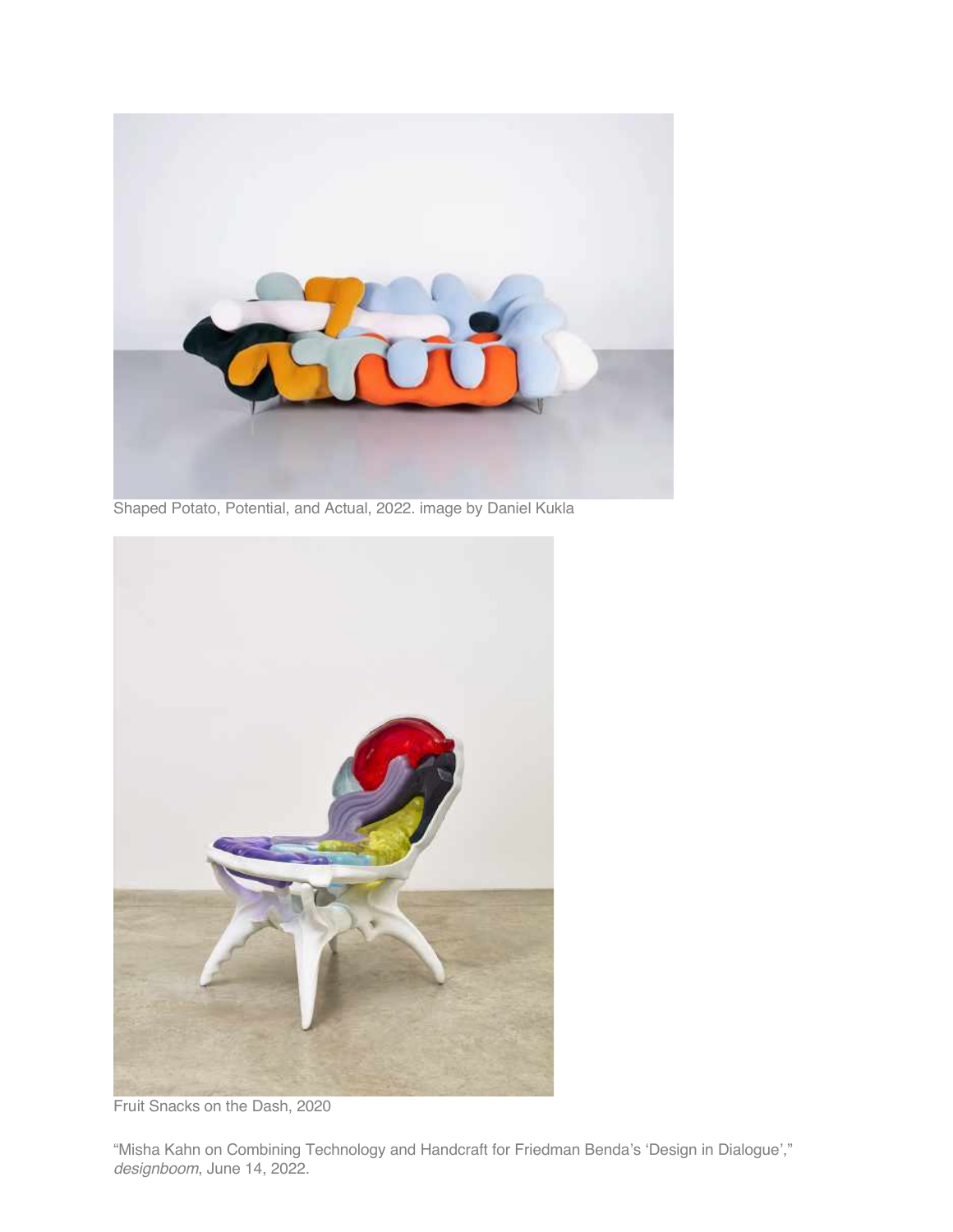

Straw Heart, 2021. image by Daniel Kukla



The Eddy, 2022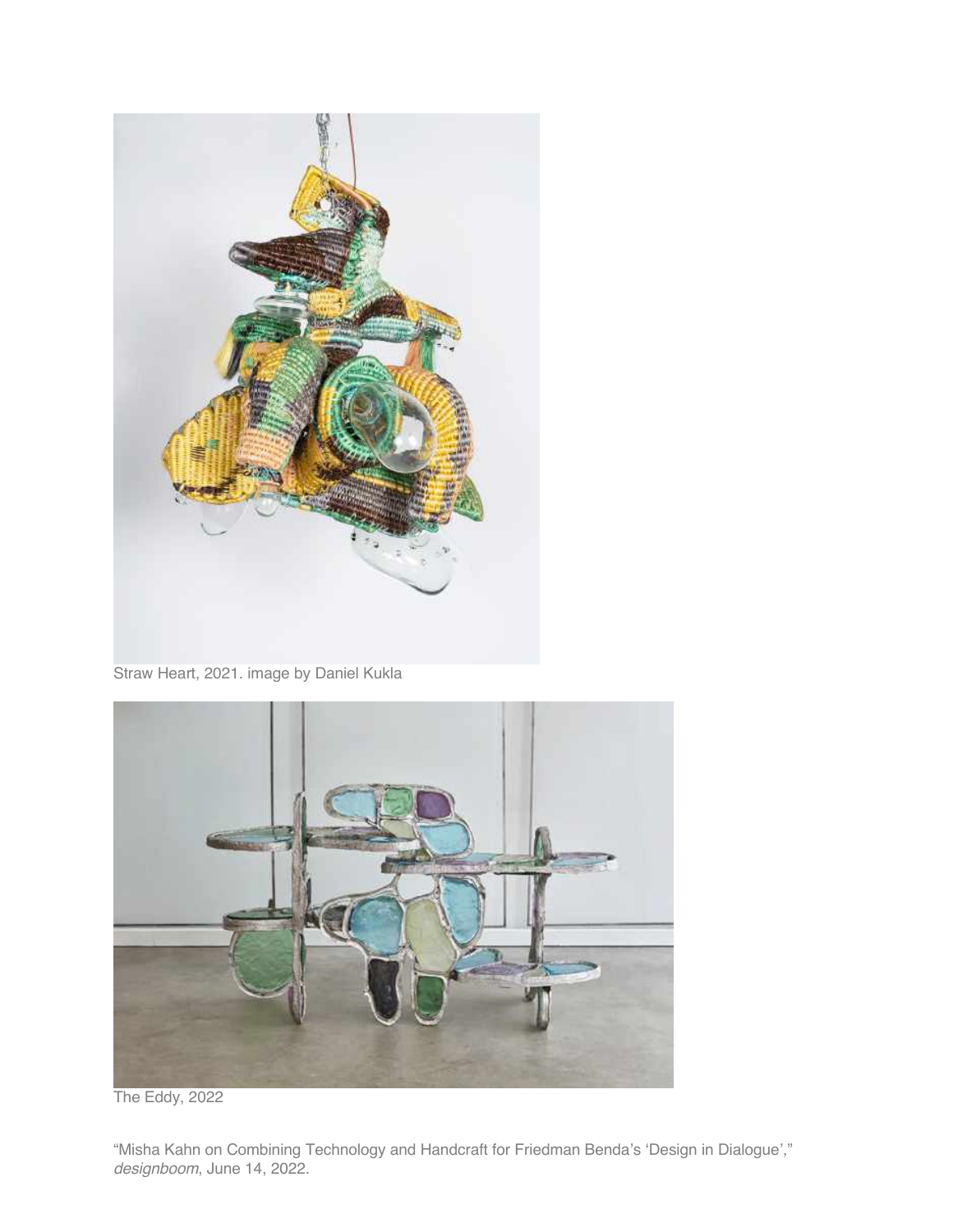

For Those Who Float, 2022



Portal: The Crawl, 2022